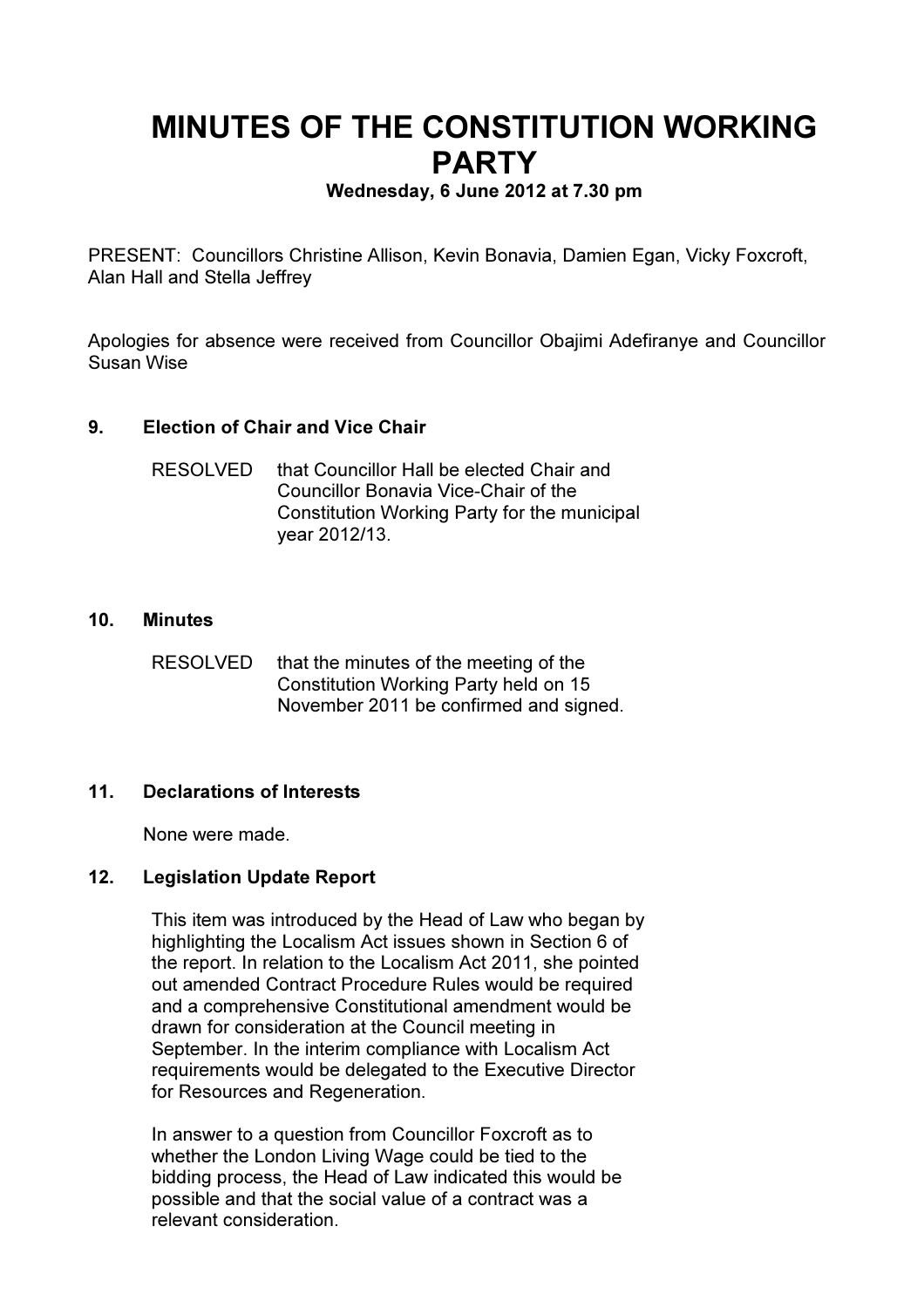Councillor Bonavia asked how voluntary bodies were defined and was informed that they could be specified in Regulations and the draft Statutory Guidance.

Councillor Maines queried the procedure for asset valuation and was promised he would be informed subsequent to the meeting.

Councillor Bonavia requested a definition of 'community' and was informed this was a parish or community body with a local connection.

The Chair observed final details regarding assets of Community Value, the Community Right to Challenge, and Neighbourhood Planning were still awaited and that these should all be reviewed by the Working Party.

The Panel accepted the Chair's suggestion that Flood Management responsibilities should be the responsibility of the Sustainable Development Committee; that the Petitions scheme be retained but subject to review following consideration of an options paper to be produced by the Head of Law and that new co-option powers be noted.

The Head of Law went on to explain the principal requirements of the Health and Social Care act 2012 as described in Section 7 of the report.

The Chair observed that while there was a Shadow Health and Well Being Board already in existence, there were no Council appointed representatives. However, the Council had now been empowered to directly appoint representatives at its discretion and would need to take a considered view as to what would be appropriate.

RESOLVED that Officers be asked to prepare a further report for the Working Party on Constitutional issues related to the Localism Act 2011 and the Health and Social Care Act 2012 prior to the Council meeting in September.

#### 13. The New Ethical Framework under the Localism Act 2011

The report was introduced by the Head of Law who explained Regulations had only been received the previous Thursday but it was clear the currently existing statutory ethical framework had been swept away. There would no longer be a National Code of Conduct. Instead there would be some statutory elements that had to be incorporated into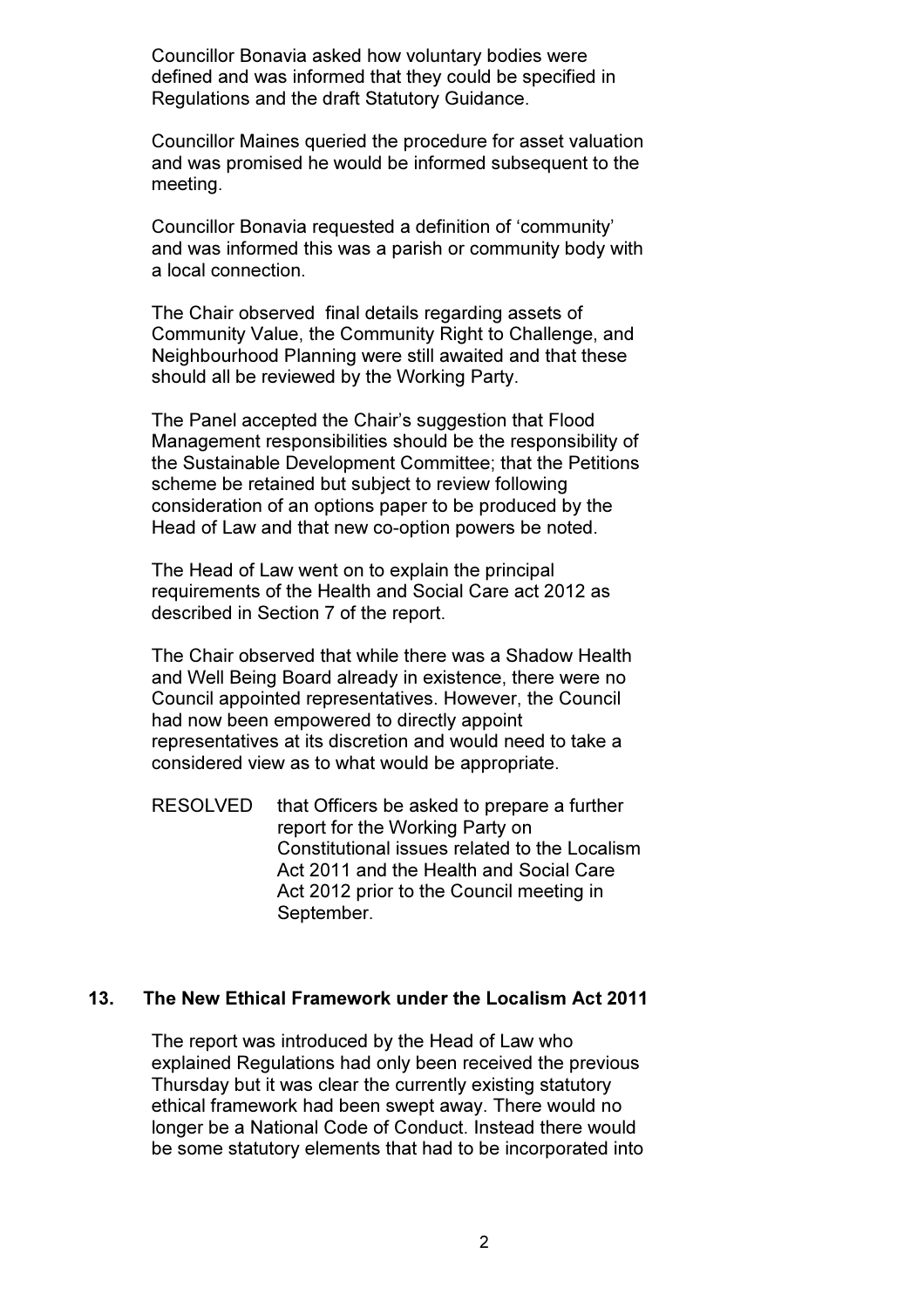a Local Code. Standards Committees would no longer be compulsory and any independent members invited to join a local committee could only do so in a non voting capacity. Sanctions against members in future would only be criminal.

The Chair commented that there had been very little time for members generally to consider the Code and given the serious implications for members of criminal sanctions, he asked for a wider discussion to take place prior to the June Council. The Head of Law offered to brief all Groups on the Code before the Council meeting.

The Working Party reviewed the suggested Lewisham Member Code of Conduct and unanimously concluded that they would recommend it to the Council subject to the deletion of the suggested text appearing at paragraph 2.2 (2) of Appendix 1 which had read "LBL requires that members must not act to place themselves in a position where their integrity might be questioned and should on all occasions avoid situations which may create the impression of improper behaviour". The Working Party noted that the Standards Committee had earlier recommended this text subject to it being amended to say 'reasonably questioned', and that both versions would be subject to consideration by the Council.

The Working Party next reviewed the draft procedure for handling complaints of breach of the Code of Conduct and agreed it be referred unaltered to the Council.

The Working Party also agreed to recommend the retention of a Standards Committee with the suggested composition and terms of reference shown subject to the amendment by Council of the Constitution's Committee General Rules J4 and J11 to exempt any Chair of the Standards Committee from the limitation on chairing other committees and agreement to increase the voting membership to ten to allow for all party representation.

#### RESOLVED That

 (i) the draft Lewisham Member Code of Conduct, subject to the deletion of the discretionary text at paragraph 2.2 (2) be referred to the June meeting of the Council.

 (ii) the draft procedure for handling complaints of breach of the Code of Conduct be referred to the June meeting of the Council.